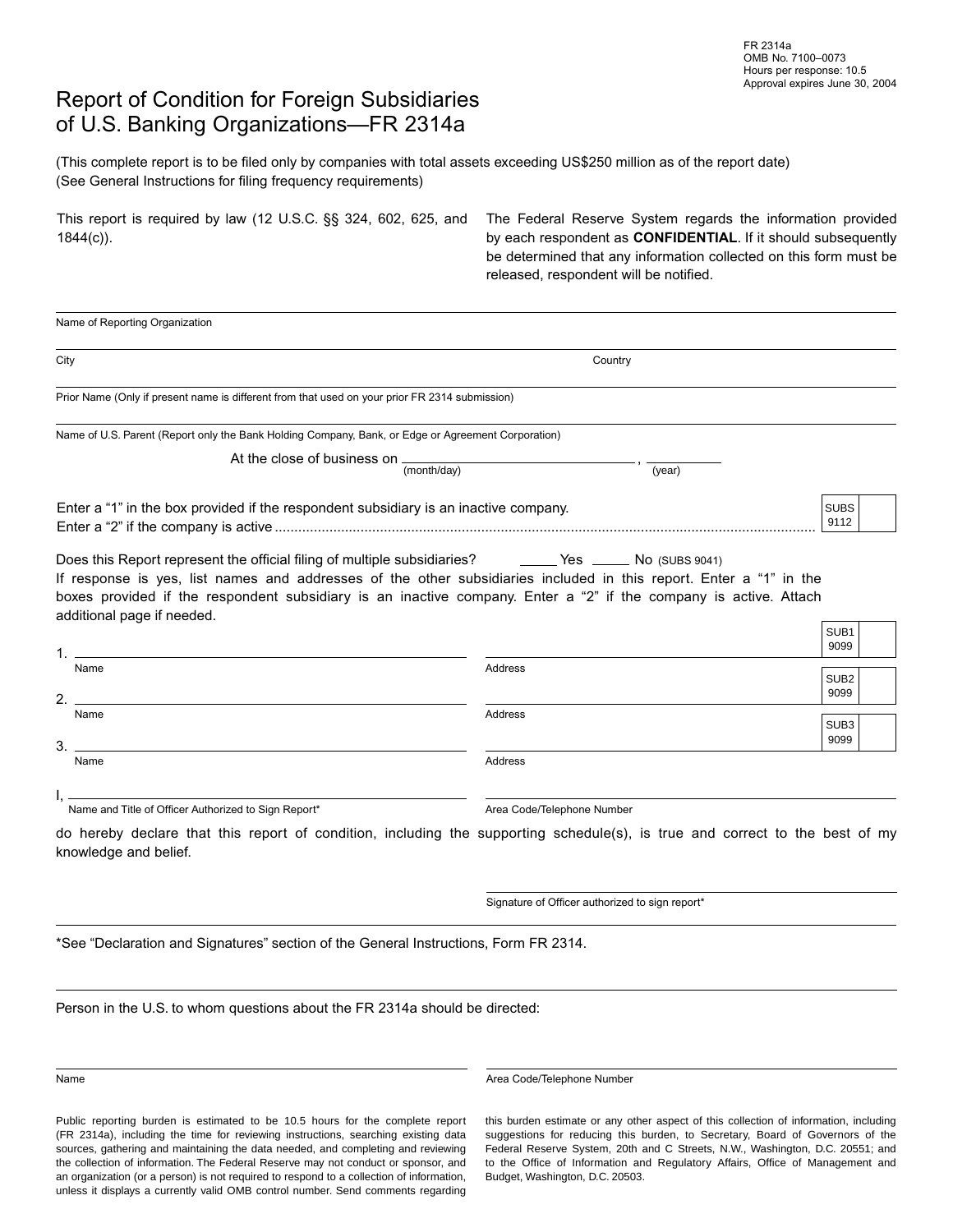|  |  |  |  | Name of Reporting Organization |
|--|--|--|--|--------------------------------|
|--|--|--|--|--------------------------------|

|                                                                          |  | Dollar Amounts in Thousands | <b>SUBC</b> | Bil | Mil | Thou |      |
|--------------------------------------------------------------------------|--|-----------------------------|-------------|-----|-----|------|------|
| <b>ASSETS</b>                                                            |  |                             |             |     |     |      |      |
| 1. Cash and balances due from depository institutions (from Schedule A): |  |                             |             |     |     |      |      |
|                                                                          |  |                             | 0081        |     |     |      | 1.a. |
|                                                                          |  |                             | 0071        |     |     |      | 1.b. |
| 2. Securities:                                                           |  |                             |             |     |     |      |      |
|                                                                          |  |                             | 1754        |     |     |      | 2.a. |
|                                                                          |  |                             | 1773        |     |     |      | 2.b. |
| 3. Loans and lease financing receivables:                                |  |                             |             |     |     |      |      |
| a. Loans and leases, net of unearned income (from Schedule C)  2122      |  |                             |             |     |     |      | 3.a. |
| b. LESS: Allowance for loan and lease losses (from Schedule I) 3123      |  |                             |             |     |     |      | 3.b. |
|                                                                          |  |                             | 2125        |     |     |      | 3.c. |
|                                                                          |  |                             | 2146        |     |     |      | 4.   |
|                                                                          |  |                             | 2145        |     |     |      | 5.   |
|                                                                          |  |                             | 2155        |     |     |      | 6.   |
|                                                                          |  |                             | 2160        |     |     |      | 7.   |
| 8. Claims on nonrelated organizations (sum of items 1.a through 7) 2171  |  |                             |             |     |     |      | 8.   |
| 9. Claims on related organizations:                                      |  |                             |             |     |     |      |      |
|                                                                          |  |                             | 2172        |     |     |      | 9.a. |
|                                                                          |  |                             | 2176        |     |     |      | 9.b. |
|                                                                          |  |                             |             |     |     |      | 10.  |

| LIABILITIES AND EQUITY CAPITAL                                                   |      |  |      |       |
|----------------------------------------------------------------------------------|------|--|------|-------|
| 11. Deposits (from Schedule F):                                                  |      |  |      |       |
|                                                                                  | 6631 |  |      | 11.a. |
|                                                                                  |      |  |      | 11.b. |
| 12. Other borrowed money (including mortgage indebtedness and obligations under  |      |  |      |       |
|                                                                                  |      |  | 2853 | 12.   |
|                                                                                  |      |  | 2920 | 13.   |
|                                                                                  |      |  | 3548 | 14.   |
|                                                                                  |      |  | 2930 | 15.   |
| 16. Liabilities to nonrelated organizations (sum of items 11.a through 15)  2927 |      |  |      | 16.   |
|                                                                                  |      |  | 2925 | 17.   |
| 18. Equity capital:                                                              |      |  |      |       |
|                                                                                  | 3219 |  |      | 18.a. |
|                                                                                  |      |  |      | 18.b. |
|                                                                                  |      |  |      | 18.c. |
|                                                                                  |      |  |      | 18.d. |
|                                                                                  |      |  |      | 18.e. |
|                                                                                  |      |  | 3210 | 18.f. |
|                                                                                  |      |  | 3300 | 19.   |

<sup>1.</sup> Includes cash items in process of collection and unposted debits.

<sup>2.</sup> Includes time certificates of deposit not held in trading accounts.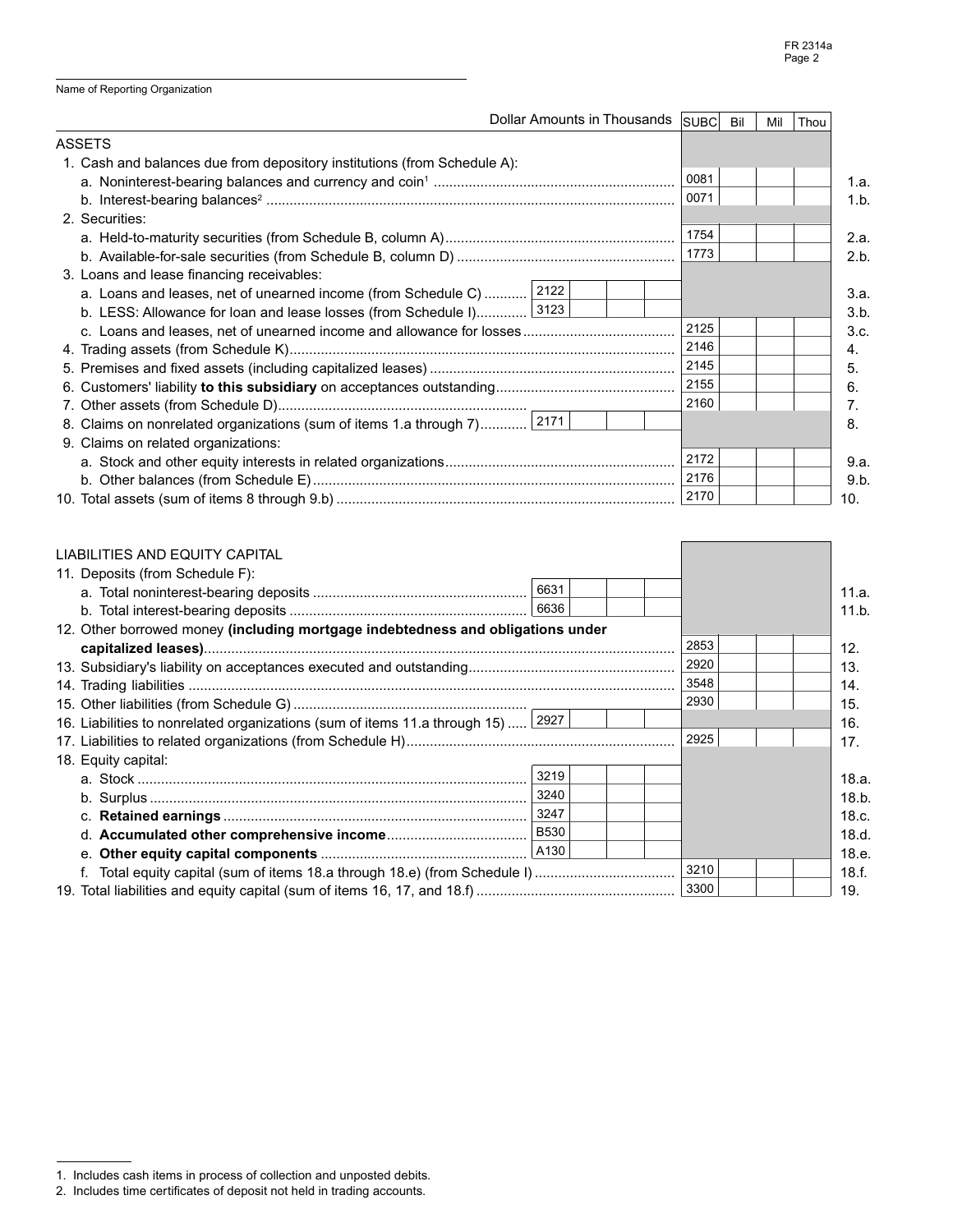1. 2.

 3.a. 3.b. 4. 5.

Name of Reporting Organization

| Dollar Amounts in Thousands SUBC                                                             |      | Bil | Mil | Thou |       |
|----------------------------------------------------------------------------------------------|------|-----|-----|------|-------|
| OFF-BALANCE-SHEET ITEMS                                                                      |      |     |     |      |       |
| 20. Commitments to purchase foreign currencies and U.S. dollar exchange (spot, forward, and  |      |     |     |      |       |
|                                                                                              | 3415 |     |     |      | 20.   |
| 21. All other futures and forward contracts (excluding contracts involving foreign exchange) | 6836 |     |     |      | 21.   |
| 22. Option contracts:                                                                        |      |     |     |      |       |
|                                                                                              | 6837 |     |     |      | 22.a. |
|                                                                                              | 6838 |     |     |      | 22.b. |
|                                                                                              | 3819 |     |     |      | 23.   |
|                                                                                              | 3821 |     |     |      | 24.   |
|                                                                                              | 3411 |     |     |      | 25.   |
|                                                                                              | 3450 |     |     |      | 26.   |
|                                                                                              | 3826 |     |     |      | 27.   |
|                                                                                              | 3829 |     |     |      | 28.   |
|                                                                                              | 3817 |     |     |      | 29.   |
|                                                                                              | 6462 |     |     |      | 30.   |
|                                                                                              | 3430 |     |     |      | 31.   |

Schedule A—Cash and Balances Due from Depository Institutions (excluding claims on related organizations and assets held in trading accounts) 1. Cash items in process of collection, unposted debits, and currency and coin................................ 2. Balances due from depository institutions in the U.S. (including their IBFs)............................... 3. Balances due from banks in foreign countries: a. Foreign branches of U.S. banks................................................................................................. b. Other banks in foreign countries ................................................................................................ 4. Balances due from foreign central banks........................................................................................ 0022 0069 I 0073 0074 0091 0010

5. Total (sum of items 1 through 4) (must equal sum of Assets, items 1.a and 1.b)............................

|                                               |      |     |                                     | Held-to-maturity |     |                          |           |     |                                     |      | Available-for-sale |     |                                 |      |    |
|-----------------------------------------------|------|-----|-------------------------------------|------------------|-----|--------------------------|-----------|-----|-------------------------------------|------|--------------------|-----|---------------------------------|------|----|
| Schedule B—Securities<br>1. Securities of all |      |     | (Column A)<br><b>Amortized Cost</b> |                  |     | (Column B)<br>Fair Value |           |     | (Column C)<br><b>Amortized Cost</b> |      |                    |     | (Column D)<br><b>Fair Value</b> |      |    |
| governments and                               | SUBC | Bil | Mil                                 | Thou SUBC        | Bil | Mil                      | Thou SUBC | Bil | Mil                                 | Thou | <b>SUBCI</b>       | Bil | Mil                             | Thou |    |
| official institutions                         | A200 |     |                                     | A201             |     |                          | A202      |     |                                     |      | A203               |     |                                 |      | 1. |
| 2. Other debt securities                      | 1774 |     |                                     | 1775             |     |                          | 1776      |     |                                     |      | 1777               |     |                                 |      | 2. |
| 3. Equity interest                            |      |     |                                     |                  |     |                          |           |     |                                     |      |                    |     |                                 |      |    |
| in nonrelated                                 |      |     |                                     |                  |     |                          |           |     |                                     |      |                    |     |                                 |      |    |
| organizations                                 | A204 |     |                                     | A205             |     |                          | A206      |     |                                     |      | A207               |     |                                 |      | 3. |
| 4. Total (sum of items                        |      |     |                                     |                  |     |                          |           |     |                                     |      |                    |     |                                 |      |    |
| 1 through 3) (total of                        |      |     |                                     |                  |     |                          |           |     |                                     |      |                    |     |                                 |      |    |
| Column A must equal                           |      |     |                                     |                  |     |                          |           |     |                                     |      |                    |     |                                 |      |    |
| Assets, item 2.a; total                       |      |     |                                     |                  |     |                          |           |     |                                     |      |                    |     |                                 |      |    |
| of Column D must                              |      |     |                                     |                  |     |                          |           |     |                                     |      |                    |     |                                 |      |    |
| equal Assets,                                 |      |     |                                     |                  |     |                          |           |     |                                     |      |                    |     |                                 |      |    |
|                                               | 1754 |     |                                     | A208             |     |                          | A209      |     |                                     |      | 1773               |     |                                 |      | 4. |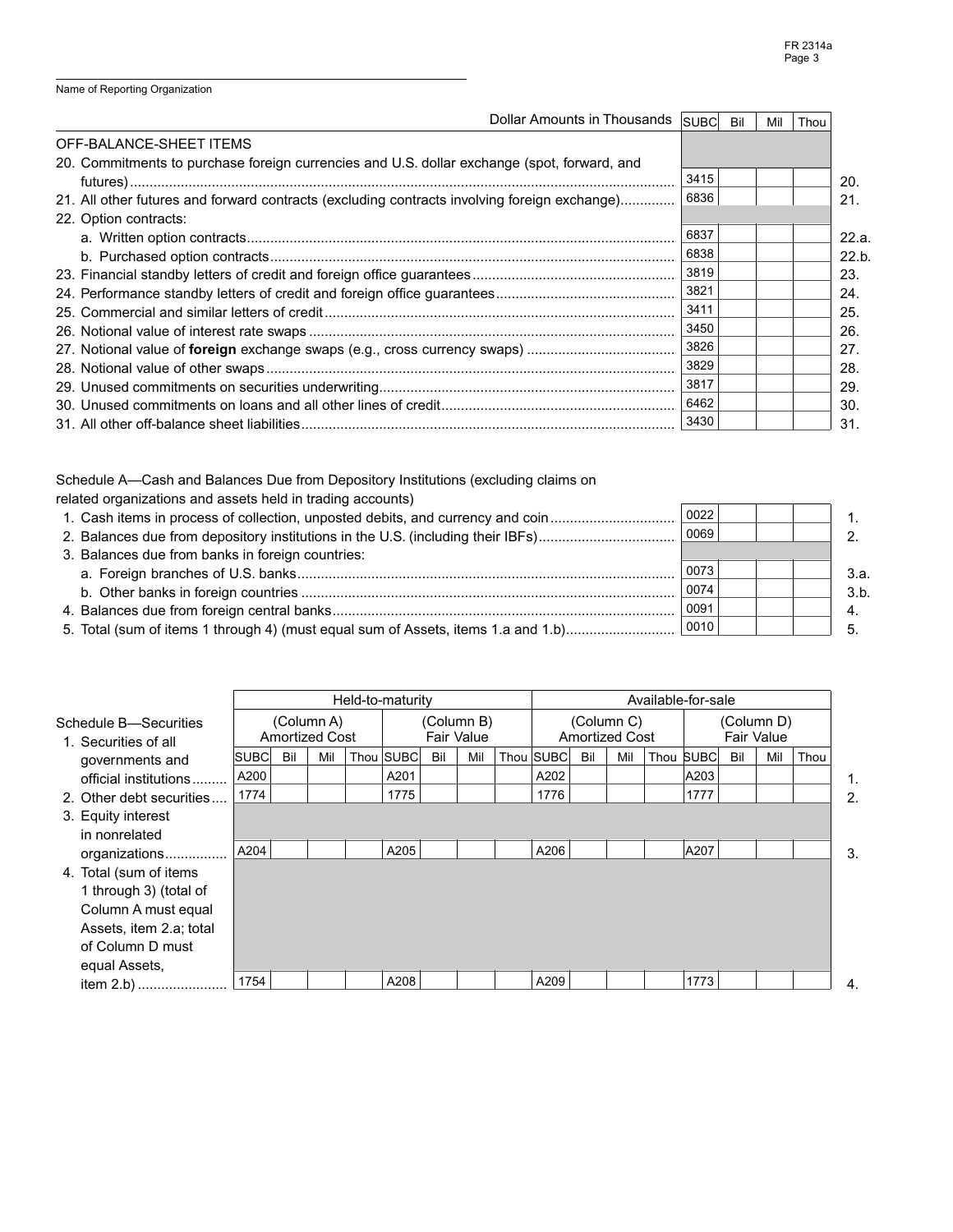1. 2. 3. 4. 5. 6. 7.

|  |  |  | Name of Reporting Organization |
|--|--|--|--------------------------------|
|--|--|--|--------------------------------|

| Dollar Amounts in Thousands SUBC                                                             |      | Bil | Mil | Thou |      |
|----------------------------------------------------------------------------------------------|------|-----|-----|------|------|
| Schedule C-Loans and Lease Financing Receivables                                             |      |     |     |      |      |
| (excluding claims on related organizations) Do not deduct the allowance for loan and lease   |      |     |     |      |      |
| losses from amounts reported in this schedule. Report total loans and leases, net of         |      |     |     |      |      |
| unearned income. (Exclude assets held for trading.)                                          |      |     |     |      |      |
|                                                                                              | 1410 |     |     |      | 1.   |
| 2. Loans to and acceptances of U.S. and foreign banks:                                       |      |     |     |      |      |
|                                                                                              | 1505 |     |     |      | 2.a. |
|                                                                                              | 1513 |     |     |      | 2.b. |
|                                                                                              | 1516 |     |     |      | 2.c. |
|                                                                                              | 5464 |     |     |      | 3.   |
|                                                                                              | 1975 |     |     |      | 4.   |
| 5. Loans to foreign governments and official institutions (including foreign central banks)  | 2081 |     |     |      | 5.   |
|                                                                                              | 2082 |     |     |      | 6.   |
|                                                                                              | 2165 |     |     |      |      |
|                                                                                              | 1400 |     |     |      | 8.   |
|                                                                                              | 2123 |     |     |      | 9.   |
| 10. Total loans and leases, net of unearned income (item 8 minus item 9) (must equal Assets, |      |     |     |      |      |
|                                                                                              | 2122 |     |     |      | 10.  |

| Schedule D-Other Assets (excluding claims on related organizations) |                     |  |             |  |  |
|---------------------------------------------------------------------|---------------------|--|-------------|--|--|
|                                                                     |                     |  | <b>B556</b> |  |  |
|                                                                     |                     |  | 2150        |  |  |
|                                                                     |                     |  | 2168        |  |  |
| TEXT<br>а.<br>3549                                                  | <b>SUBC</b><br>3549 |  |             |  |  |
| TEXT<br>b.<br>3550                                                  | <b>SUBC</b><br>3550 |  |             |  |  |
| <b>TEXT</b><br>355 <sup>1</sup><br>⌒                                | <b>SUBC</b><br>3551 |  |             |  |  |
|                                                                     |                     |  | 2160        |  |  |

| Schedule E—Claims on Related Organizations (non-equity) |      |  |               |
|---------------------------------------------------------|------|--|---------------|
|                                                         | 2173 |  |               |
|                                                         | 3545 |  | $\mathcal{P}$ |
|                                                         | 2174 |  | 3             |
|                                                         | 2176 |  | $\Delta$      |

Schedule F—Deposits (excluding deposits of related organizations) Deposits of: 1. Individuals, partnerships, and corporations (including all certified and official checks)............ 2. U.S. banks (including IBFs and foreign offi ces of U.S. banks)........................................................ 3. Foreign banks (including U.S. branches and agencies of foreign banks, including their IBFs) ...... 4. Foreign governments and official institutions (including foreign central banks)............................ 5. **Not applicable** 6. All other deposits............................................................................................................................. B549 2623 2625 2650 I 2668

 7. Total deposits (must equal sum of Liabilities, items 11.a and 11.b) ................................................ 2200

|    | Schedule G—Other Liabilities (excluding liabilities to related organizations) |                     |  |      |  |      |
|----|-------------------------------------------------------------------------------|---------------------|--|------|--|------|
|    |                                                                               |                     |  | 2933 |  |      |
|    |                                                                               |                     |  | 2942 |  |      |
| a. | TEXT<br>3552                                                                  | <b>SUBC</b><br>3552 |  |      |  | 2.a. |
| b. | <b>TEXT</b><br>3553                                                           | <b>SUBC</b><br>3553 |  |      |  | 2.b. |
| ~  | <b>TEXT</b><br>3554                                                           | <b>SUBC</b><br>3554 |  |      |  | 2.c. |
|    |                                                                               |                     |  | 2930 |  |      |
|    |                                                                               |                     |  |      |  |      |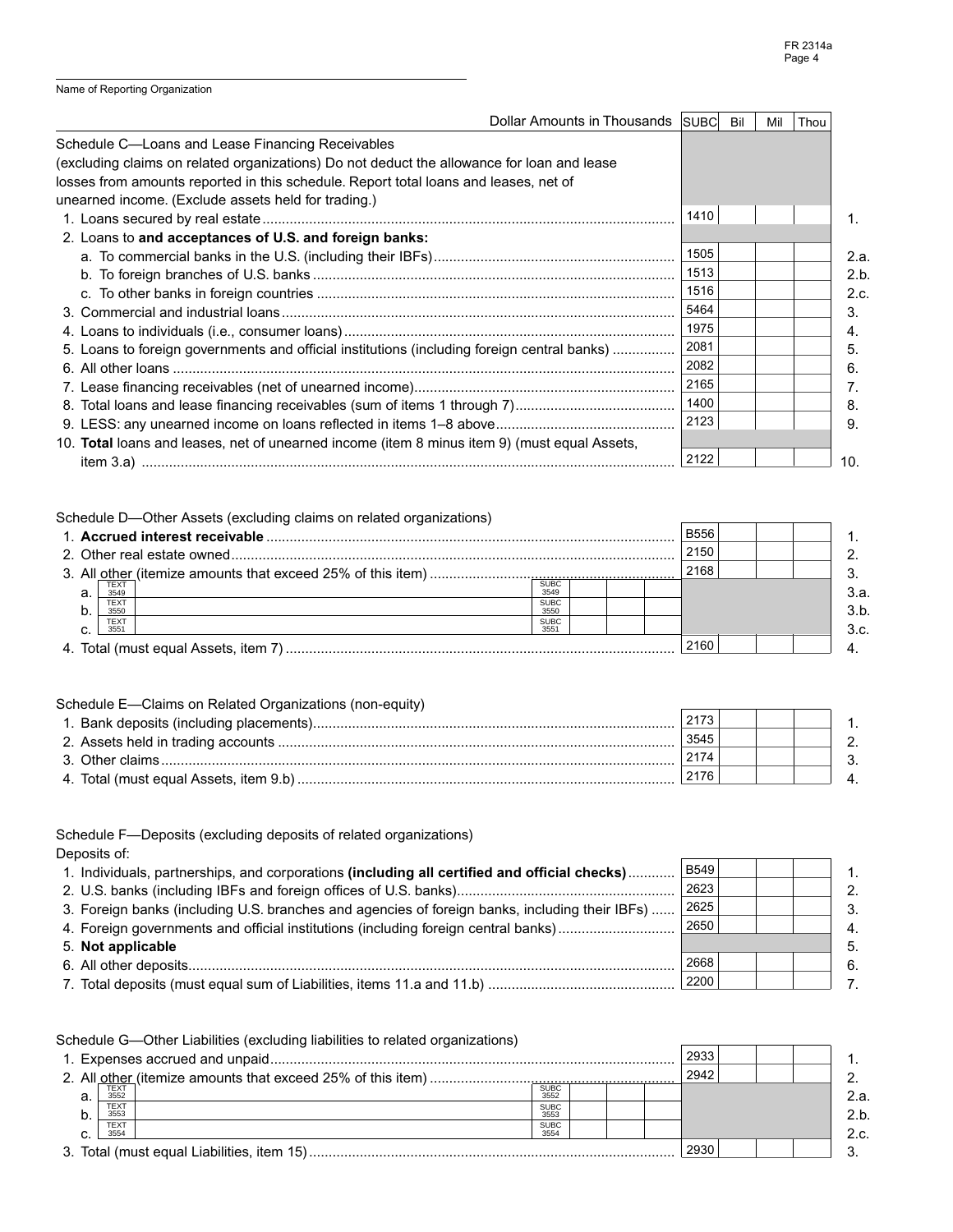| Dollar Amounts in Thousands SUBC Bil            |      | Mil | Thou |                |
|-------------------------------------------------|------|-----|------|----------------|
| Schedule H-Liabilities to Related Organizations |      |     |      |                |
|                                                 | 2928 |     |      |                |
|                                                 | 8623 |     |      | 2 <sub>1</sub> |
|                                                 | 2929 |     |      | 3 <sub>1</sub> |
|                                                 | 2925 |     |      |                |

| Schedule I—Changes in Capital and Reserve Accounts | <b>SUBI</b> |      |
|----------------------------------------------------|-------------|------|
| 1. Equity Capital:                                 |             |      |
|                                                    | 3215        | 1.a. |
|                                                    | 4340        | 1.b. |
|                                                    | 4346        | 1.c. |
|                                                    | 4475        | 1.d. |
|                                                    | <b>B511</b> | 1.e. |
| f. Not applicable                                  |             | 1.f. |
|                                                    | 4479        | 1.g. |
|                                                    | 3210        | 1.h. |
| 2. Allowance for Loan and Lease Losses:            |             |      |
|                                                    | 3124        | 2.a. |
|                                                    | 4605        | 2.b. |
|                                                    | C079        | 2.c. |
|                                                    | 4230        | 2.d. |
|                                                    | 4815        | 2.e. |
|                                                    | 3123        | 2.f. |

Schedule J—Income and Expenses

| 1. Interest income:                                       |      |         |
|-----------------------------------------------------------|------|---------|
| a. Interest and fee income from nonrelated organizations: |      |         |
|                                                           | 4094 | 1.a.(1) |
| (2)                                                       | 4115 | 1.a.(2) |
| (3)                                                       | A315 | 1.a.(3) |
| (4)                                                       | 8622 | 1.a.(4) |
|                                                           | 4028 | 1.b.    |
|                                                           | 4107 | 1.c.    |
| 2. Interest expense:                                      |      |         |
|                                                           | 5466 | 2.a.    |
|                                                           | 4126 | 2.b.    |
|                                                           | 4073 | 2.c.    |
|                                                           | 4074 | 3.      |
|                                                           | 4230 | 4.      |
| 5. Noninterest income:                                    |      |         |
| a. From nonrelated organizations:                         |      |         |
|                                                           | 4199 | 5.a.(1) |
|                                                           | 4075 | 5.a.(2) |
| (3)                                                       | 4070 | 5.a.(3) |
| (4)                                                       | 4077 | 5.a.(4) |
| (5)                                                       | 4090 | 5.a.(5) |
| (6)                                                       | 4101 | 5.a.(6) |
|                                                           | 4619 | 5.b.    |
|                                                           | 4079 | 5.c.    |
|                                                           | 4280 | 6.      |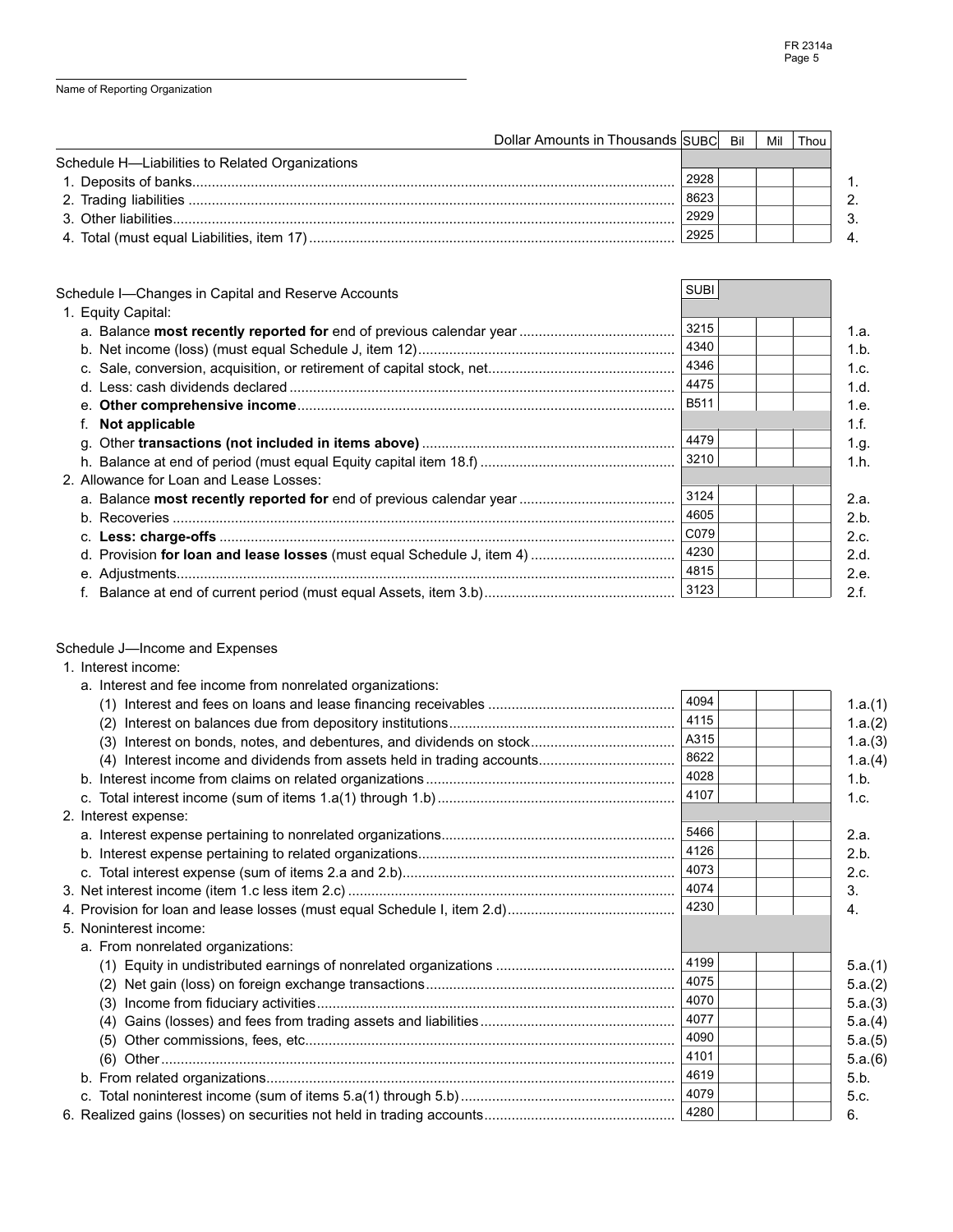| Dollar Amounts in Thousands   SUBI                                                 |      | Bil | Mil | Thou |         |
|------------------------------------------------------------------------------------|------|-----|-----|------|---------|
| Schedule J-Continued                                                               |      |     |     |      |         |
| 7. Noninterest expense:                                                            |      |     |     |      |         |
| a. Pertaining to nonrelated organizations:                                         |      |     |     |      |         |
|                                                                                    | 4135 |     |     |      | 7.a.(1) |
|                                                                                    | 4217 |     |     |      | 7.a.(2) |
|                                                                                    | 4092 |     |     |      | 7.a.(3) |
|                                                                                    | 4127 |     |     |      | 7.b.    |
|                                                                                    | 4093 |     |     |      | 7.c.    |
| 8. Income (loss) before income taxes and extraordinary items (item 3 plus or minus |      |     |     |      |         |
|                                                                                    | 4301 |     |     |      | 8.      |
|                                                                                    | 4302 |     |     |      | 9       |
|                                                                                    | 4300 |     |     |      | 10.     |
|                                                                                    | 4320 |     |     |      | 11.     |
|                                                                                    | 4340 |     |     |      | 12.     |

| Schedule K-Assets held in Trading Accounts (excluding trading account balances with<br>related organizations) | ISUBC |  |    |
|---------------------------------------------------------------------------------------------------------------|-------|--|----|
|                                                                                                               | 5468  |  |    |
|                                                                                                               | 5469  |  | 2. |
|                                                                                                               | 5470  |  |    |
|                                                                                                               | 5477  |  | 4. |
| 5. Revaluation gains on interest rate, foreign exchange rate, and other commodity and equity                  |       |  |    |
|                                                                                                               | A210  |  | 5. |
|                                                                                                               | 5478  |  | 6. |
|                                                                                                               |       |  |    |

| Schedule L-Past Due and Nonaccrual Loans and Leases |      |  |     |
|-----------------------------------------------------|------|--|-----|
|                                                     | 1406 |  |     |
|                                                     | 1407 |  |     |
|                                                     | 1403 |  |     |
|                                                     | 1477 |  |     |
|                                                     |      |  |     |
| <b>MEMORANDUM</b>                                   |      |  |     |
|                                                     | 6916 |  | M 1 |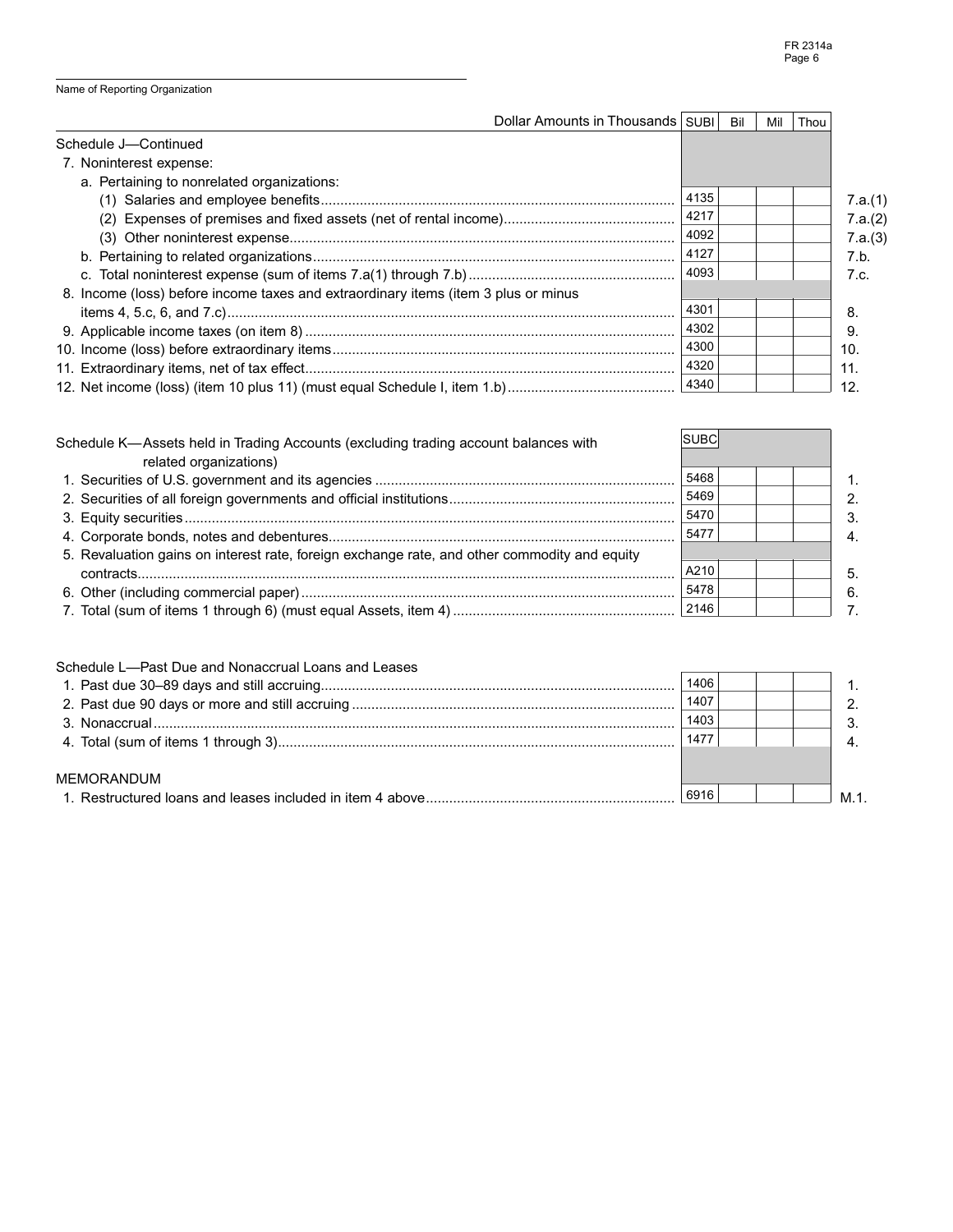## Report of Condition for Foreign Subsidiaries of U.S. Banking Organizations—FR 2314b

(This complete report is to be filed only by companies with total assets between US\$50-250 million as of the report date)

| This report is required by law (12 U.S.C. §§ 324, 602, 625, | The Federal Reserve System regards the information provided by |
|-------------------------------------------------------------|----------------------------------------------------------------|
| and $1844(c)$ ).                                            | each respondent as CONFIDENTIAL. If it should subsequently be  |
|                                                             | determined that any information collected on this form must be |
|                                                             | released, respondent will be notified.                         |

| Country                                                                                                                                                                                                                                                                                                                                                                  |                          |
|--------------------------------------------------------------------------------------------------------------------------------------------------------------------------------------------------------------------------------------------------------------------------------------------------------------------------------------------------------------------------|--------------------------|
| Prior Name (Only if present name is different from that used on your prior FR 2314 submission)                                                                                                                                                                                                                                                                           |                          |
| Name of U.S. Parent (Report only the Bank Holding Company, Bank, or Edge or Agreement Corporation)                                                                                                                                                                                                                                                                       |                          |
| At the close of business on $\frac{1}{(month/day)}$<br>(year)                                                                                                                                                                                                                                                                                                            |                          |
| Enter a "1" in the box provided if the respondent subsidiary is an inactive company.                                                                                                                                                                                                                                                                                     | <b>SUBS</b><br>9112      |
| Does this Report represent the official filing of multiple subsidiaries? The Messeng Mo (SUBS 9041)<br>If response is yes, list names and addresses of the other subsidiaries included in this report. Enter a "1" in the boxes provided if the respondent<br>subsidiary is an inactive company. Enter a "2" if the company is active. Attach additional page if needed. | SUB1<br>9099             |
| Address                                                                                                                                                                                                                                                                                                                                                                  | SUB <sub>2</sub><br>9099 |
| Address                                                                                                                                                                                                                                                                                                                                                                  | SUB <sub>3</sub><br>9099 |
| Address                                                                                                                                                                                                                                                                                                                                                                  |                          |
| Area Code/Telephone Number<br>do hereby declare that this report of condition, including the supporting schedule(s), is true and correct to the best of my                                                                                                                                                                                                               |                          |
|                                                                                                                                                                                                                                                                                                                                                                          |                          |
|                                                                                                                                                                                                                                                                                                                                                                          |                          |

Person in the U.S. to whom questions about the FR 2314b should be directed:

Public reporting burden is estimated to be 8 hours for the FR 2314b version, including the time for reviewing instructions, searching existing data sources, gathering and maintaining the data needed, and completing and reviewing the collection of information. The Federal Reserve may not conduct or sponsor, and an organization (or a person) is not required to respond to a collection of information, unless it displays a

Name **Area Code/Telephone Number** Area Code/Telephone Number

currently valid OMB control number. Send comments regarding this burden estimate or any other aspect of this collection of information, including suggestions for reducing this burden, to Secretary, Board of Governors of the Federal Reserve System, 20th and C Streets, N.W., Washington, D.C. 20551; and to the Office of Information and Regulatory Affairs, Office of Management and Budget, Washington, D.C. 20503.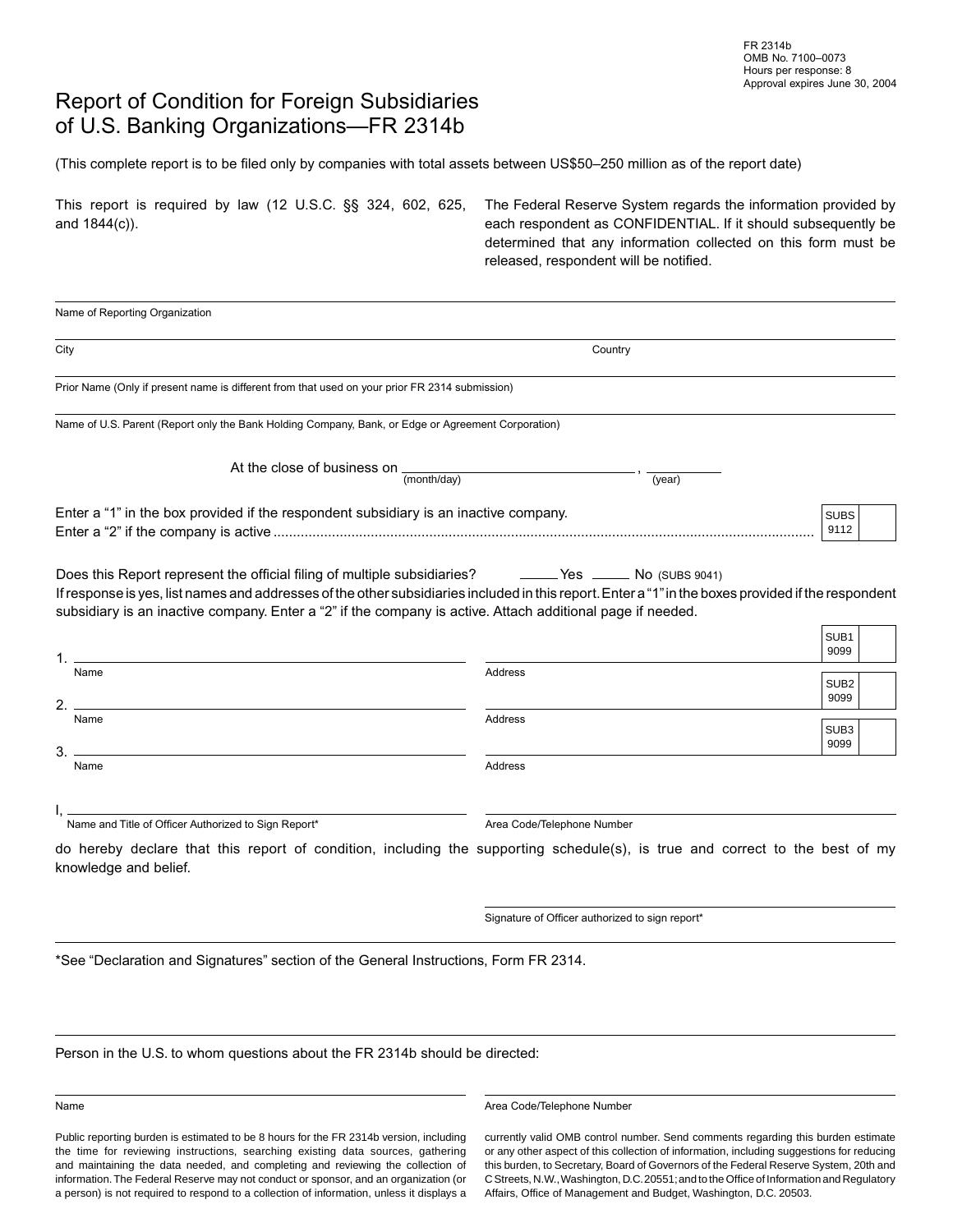|                                                                                             | Dollar Amounts in Thousands SUBC<br>Bil | Mil<br>Thou |
|---------------------------------------------------------------------------------------------|-----------------------------------------|-------------|
| <b>ASSETS</b>                                                                               |                                         |             |
| 1. Cash and balances due from depository institutions:                                      |                                         |             |
|                                                                                             | 0081                                    |             |
|                                                                                             | 0071                                    |             |
| 2. Securities:                                                                              |                                         |             |
|                                                                                             | 1754                                    |             |
|                                                                                             | 1773                                    |             |
| 3. Loans and lease financing receivables:                                                   |                                         |             |
|                                                                                             |                                         |             |
|                                                                                             |                                         |             |
|                                                                                             | 2125                                    |             |
|                                                                                             | 2146                                    |             |
|                                                                                             | 2145                                    |             |
|                                                                                             | 2155                                    |             |
|                                                                                             | 2160                                    |             |
| 8. Claims on nonrelated organizations (sum of items 1.a through 7) 2171                     |                                         |             |
| 9. Claims on related organizations:                                                         |                                         |             |
|                                                                                             | 2172                                    |             |
|                                                                                             | 2176                                    |             |
|                                                                                             | 2170                                    |             |
|                                                                                             |                                         |             |
| <b>LIABILITIES AND EQUITY CAPITAL</b>                                                       |                                         |             |
| 11. Deposits:                                                                               |                                         |             |
|                                                                                             | 6631                                    |             |
|                                                                                             | 6636                                    |             |
| 12. Other borrowed money (including mortgage indebtedness and obligations under capitalized |                                         |             |
|                                                                                             | 2853                                    |             |
|                                                                                             | 2920                                    |             |
|                                                                                             | 3548                                    |             |
|                                                                                             | 2930                                    |             |
| 16. Liabilities to nonrelated organizations (sum of items 11.a through 15)  2927            |                                         |             |
|                                                                                             | 2925                                    |             |
| 18. Equity capital:                                                                         |                                         |             |
|                                                                                             | 3219                                    |             |
|                                                                                             | 3240                                    |             |
|                                                                                             |                                         |             |
|                                                                                             |                                         |             |
|                                                                                             |                                         |             |
|                                                                                             | 3210                                    |             |
|                                                                                             | 3300                                    |             |

<sup>1.</sup> Includes cash items in process of collection and unposted debits.

<sup>2.</sup> Includes time certificates of deposit not held in trading accounts.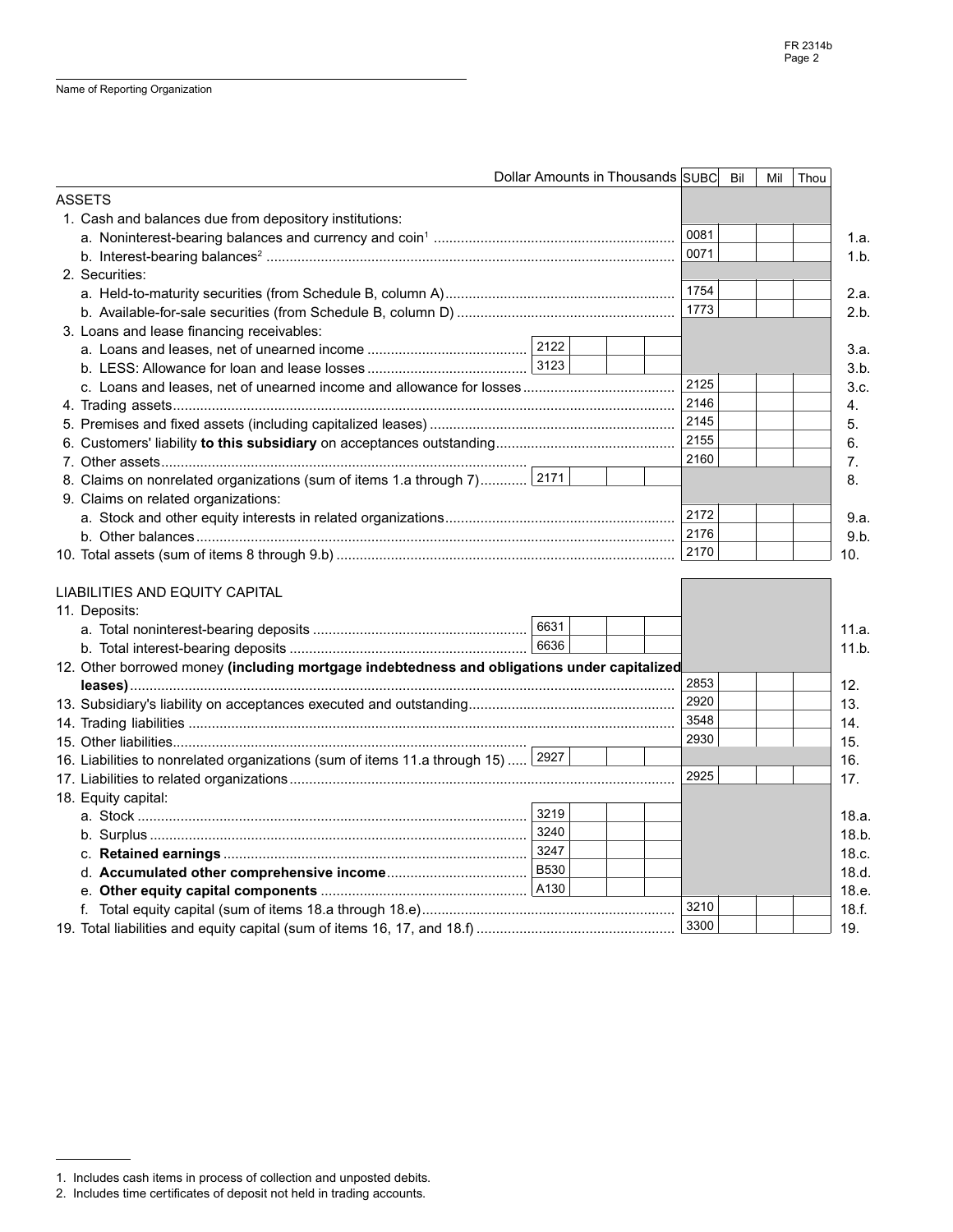| Dollar Amounts in Thousands SUBC                                                             |      | Bil | Mil | Thou |       |
|----------------------------------------------------------------------------------------------|------|-----|-----|------|-------|
| OFF-BALANCE-SHEET ITEMS                                                                      |      |     |     |      |       |
| 20. Commitments to purchase foreign currencies and U.S. dollar exchange (spot, forward, and  |      |     |     |      |       |
|                                                                                              | 3415 |     |     |      | 20.   |
| 21. All other futures and forward contracts (excluding contracts involving foreign exchange) | 6836 |     |     |      | 21.   |
| 22. Option contracts:                                                                        |      |     |     |      |       |
|                                                                                              | 6837 |     |     |      | 22.a. |
|                                                                                              | 6838 |     |     |      | 22.b. |
|                                                                                              | 3819 |     |     |      | 23.   |
|                                                                                              | 3821 |     |     |      | 24.   |
|                                                                                              | 3411 |     |     |      | 25.   |
|                                                                                              | 3450 |     |     |      | 26.   |
|                                                                                              | 3826 |     |     |      | 27.   |
|                                                                                              | 3829 |     |     |      | 28.   |
|                                                                                              | 3817 |     |     |      | 29.   |
|                                                                                              | 6462 |     |     |      | 30.   |
|                                                                                              | 3430 |     |     |      | 31.   |

|                                               |             | Held-to-maturity                    |     |  |                                 |     |     | Available-for-sale                  |           |     |     |                          |           |     |     |      |    |
|-----------------------------------------------|-------------|-------------------------------------|-----|--|---------------------------------|-----|-----|-------------------------------------|-----------|-----|-----|--------------------------|-----------|-----|-----|------|----|
| Schedule B-Securities<br>1. Securities of all |             | (Column A)<br><b>Amortized Cost</b> |     |  | (Column B)<br><b>Fair Value</b> |     |     | (Column C)<br><b>Amortized Cost</b> |           |     |     | (Column D)<br>Fair Value |           |     |     |      |    |
| governments and                               | <b>SUBC</b> | Bil                                 | Mil |  | Thou SUBC                       | Bil | Mil |                                     | Thou SUBC | Bil | Mil |                          | Thou SUBC | Bil | Mil | Thou |    |
| official institutions                         | A200        |                                     |     |  | A201                            |     |     |                                     | A202      |     |     |                          | A203      |     |     |      | 1. |
| 2. Other debt securities                      | 1774        |                                     |     |  | 1775                            |     |     |                                     | 1776      |     |     |                          | 1777      |     |     |      | 2. |
| 3. Equity interest                            |             |                                     |     |  |                                 |     |     |                                     |           |     |     |                          |           |     |     |      |    |
| in nonrelated                                 |             |                                     |     |  |                                 |     |     |                                     |           |     |     |                          |           |     |     |      |    |
| organizations                                 | A204        |                                     |     |  | A205                            |     |     |                                     | A206      |     |     |                          | A207      |     |     |      | 3. |
| 4. Total (sum of items                        |             |                                     |     |  |                                 |     |     |                                     |           |     |     |                          |           |     |     |      |    |
| 1 through 3) (total of                        |             |                                     |     |  |                                 |     |     |                                     |           |     |     |                          |           |     |     |      |    |
| Column A must equal                           |             |                                     |     |  |                                 |     |     |                                     |           |     |     |                          |           |     |     |      |    |
| Assets, item 2.a; total                       |             |                                     |     |  |                                 |     |     |                                     |           |     |     |                          |           |     |     |      |    |
| of Column D must                              |             |                                     |     |  |                                 |     |     |                                     |           |     |     |                          |           |     |     |      |    |
| equal Assets, item 2.b).                      | 1754        |                                     |     |  | A208                            |     |     |                                     | A209      |     |     |                          | 1773      |     |     |      | 4. |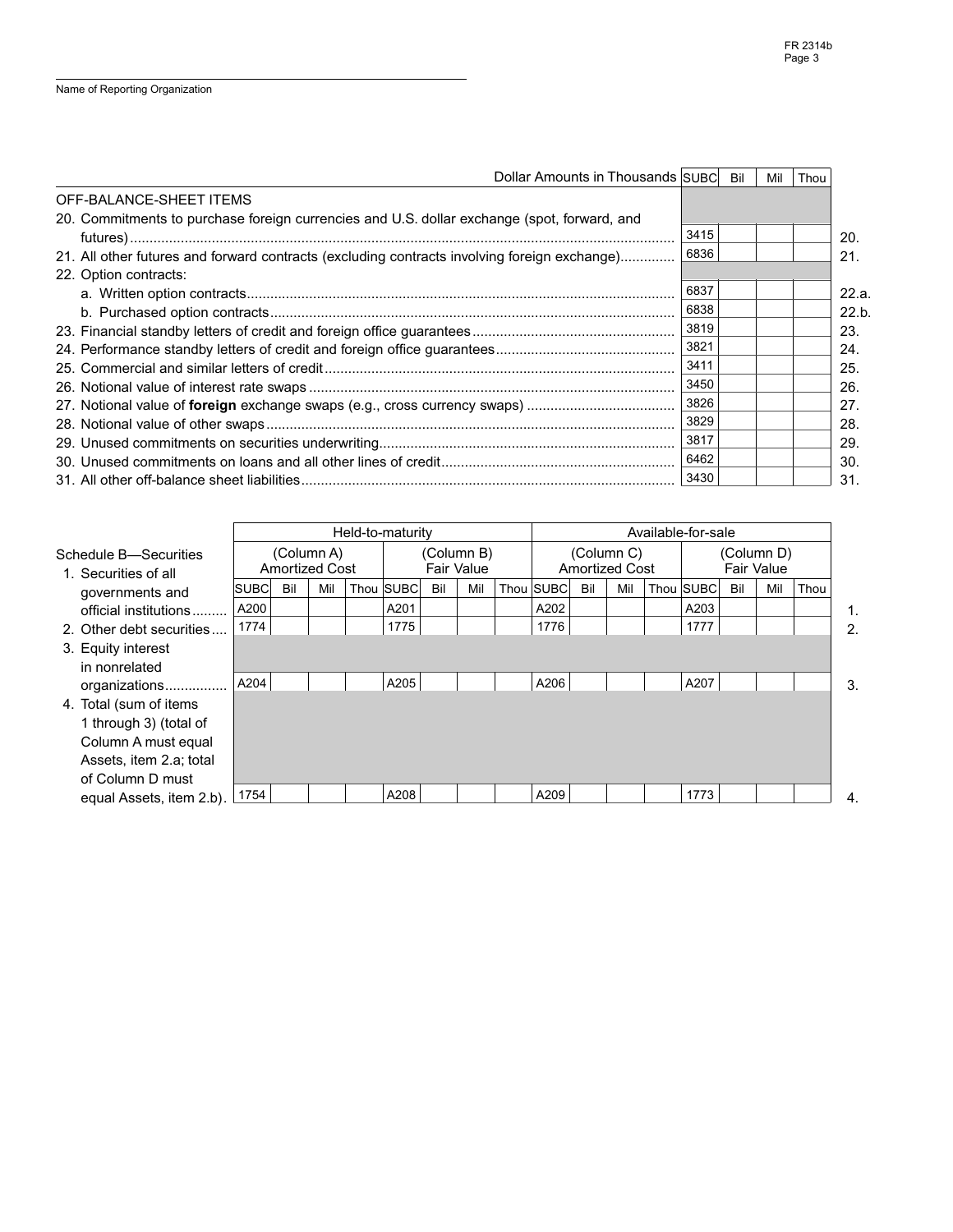| Dollar Amounts in Thousands SUBI                                                   |      | Bil | Mil | Thou |         |
|------------------------------------------------------------------------------------|------|-----|-----|------|---------|
| Schedule J-Income and Expenses                                                     |      |     |     |      |         |
| 1. Interest income:                                                                |      |     |     |      |         |
| a. Interest and fee income from nonrelated organizations:                          |      |     |     |      |         |
|                                                                                    | 4094 |     |     |      | 1.a.(1) |
|                                                                                    | 4115 |     |     |      | 1.a.(2) |
|                                                                                    | A315 |     |     |      | 1.a.(3) |
|                                                                                    | 8622 |     |     |      | 1.a.(4) |
|                                                                                    | 4028 |     |     |      | 1.b.    |
|                                                                                    | 4107 |     |     |      | 1.c.    |
| 2. Interest expense:                                                               |      |     |     |      |         |
|                                                                                    | 5466 |     |     |      | 2.a.    |
|                                                                                    | 4126 |     |     |      | 2.b.    |
|                                                                                    | 4073 |     |     |      | 2.c.    |
|                                                                                    | 4074 |     |     |      | 3.      |
|                                                                                    | 4230 |     |     |      | 4.      |
| 5. Noninterest income:                                                             |      |     |     |      |         |
| a. From nonrelated organizations:                                                  |      |     |     |      |         |
|                                                                                    | 4199 |     |     |      | 5.a.(1) |
|                                                                                    | 4075 |     |     |      | 5.a.(2) |
|                                                                                    | 4070 |     |     |      | 5.a.(3) |
|                                                                                    | 4077 |     |     |      | 5.a.(4) |
|                                                                                    | 4090 |     |     |      | 5.a.(5) |
|                                                                                    | 4101 |     |     |      | 5.a.(6) |
|                                                                                    | 4619 |     |     |      | 5.b.    |
|                                                                                    | 4079 |     |     |      | 5.c.    |
|                                                                                    | 4280 |     |     |      | 6.      |
| 7. Noninterest expense:                                                            |      |     |     |      |         |
| a. Pertaining to nonrelated organizations:                                         |      |     |     |      |         |
|                                                                                    | 4135 |     |     |      | 7.a.(1) |
|                                                                                    | 4217 |     |     |      | 7.a.(2) |
|                                                                                    | 4092 |     |     |      | 7.a.(3) |
|                                                                                    | 4127 |     |     |      | 7.b.    |
|                                                                                    | 4093 |     |     |      | 7.c.    |
| 8. Income (loss) before income taxes and extraordinary items (item 3 plus or minus |      |     |     |      |         |
|                                                                                    | 4301 |     |     |      | 8.      |
|                                                                                    | 4302 |     |     |      | 9.      |
|                                                                                    | 4300 |     |     |      | 10.     |
|                                                                                    | 4320 |     |     |      | 11.     |
|                                                                                    |      |     |     |      | 12.     |